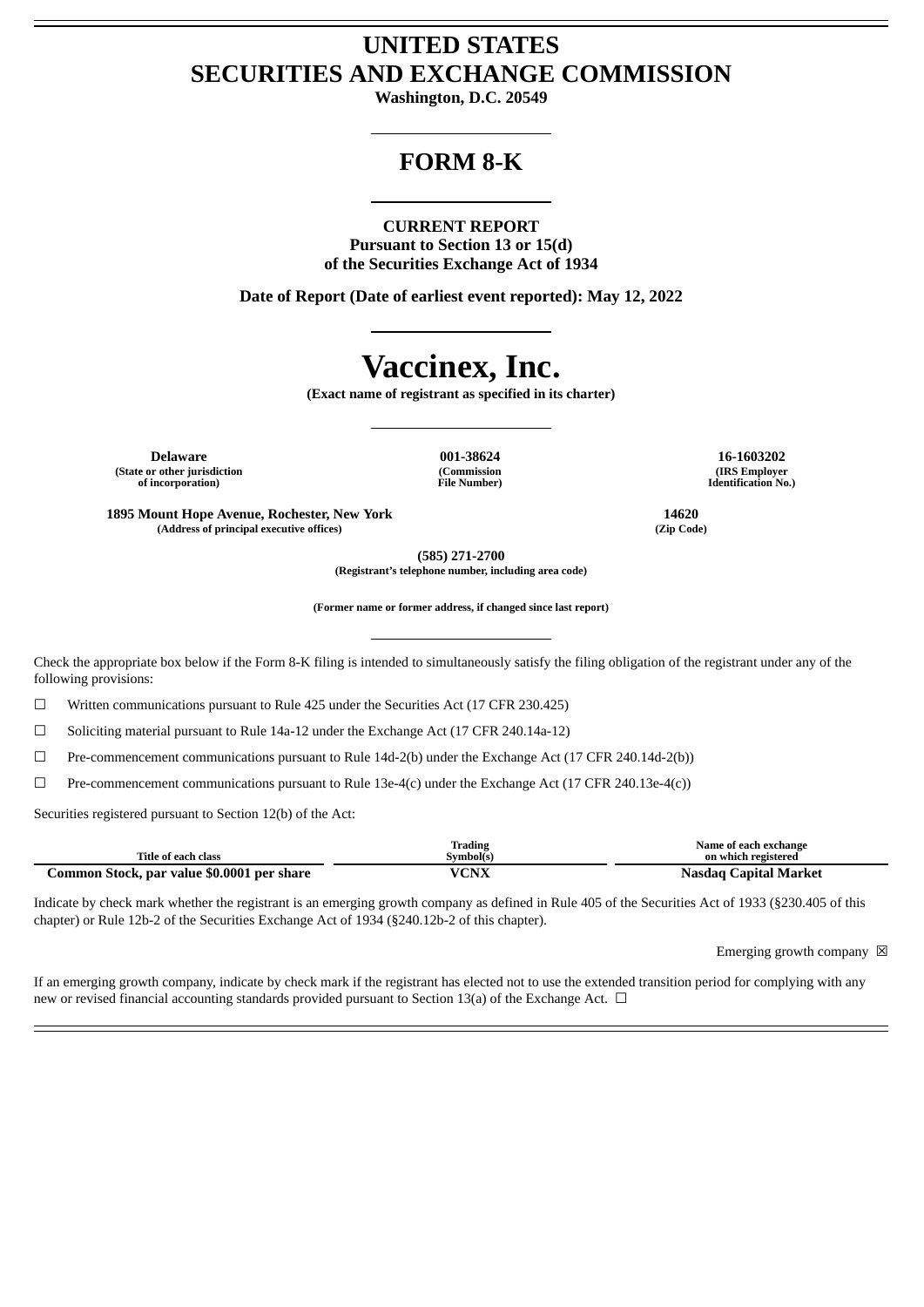### **Item 5.07 Submission of Matters to a Vote of Security Holders.**

At the annual meeting of stockholders of the Company held on May 12, 2022, the Company's stockholders voted on the matters described below.

**Proposal 1.** The Company's stockholders elected the following nominees as directors, each to serve for a three-year term expiring in 2025.

| <b>Director Nominee</b> | Votes For  | <b>Authority Withheld</b> | <b>Broker Non-Votes</b> |
|-------------------------|------------|---------------------------|-------------------------|
| Chrystyna Bedrij Stecyk | 20.338.061 | 527,786                   | 5.819.555               |
| Bala S. Manian          | 20,286,510 | 579,337                   | 5,819,555               |

**Proposal 2.** The Company's stockholders ratified the appointment of Deloitte & Touche LLP as the Company's independent registered public accounting firm for the fiscal year ending December 31, 2022.

| <b>Votes For</b> | <b>Votes Against</b> | Votes $\lambda$<br>Abstained |
|------------------|----------------------|------------------------------|
| 26.              | .405<br>$R^1$        | 167.77                       |